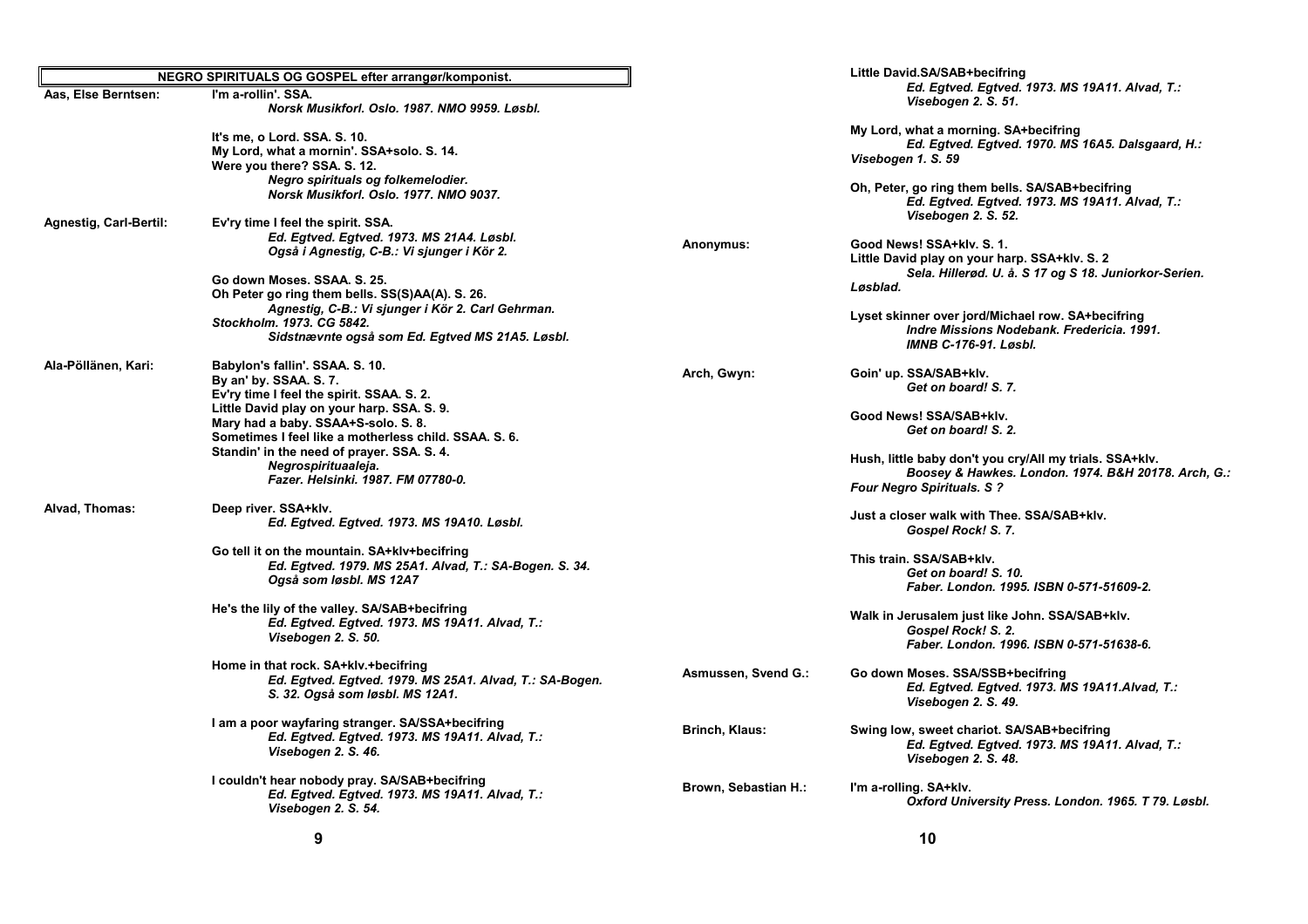| Christiansson, Gösta:    | Were you there? Unisono+OS+obo/fløjte/violin.<br>Cantate. Västerås. 1980. Kyrkans barnkör sjunger 2. S. 14.                                                                                                         |                         | When the saints go marchin' in. SA+becifring. S. 34.<br>Zebe Publishing. Schenefeld. 1994. ZE 1270. Guillen,<br>Jeff: The ultimate gospel choir book 3. |
|--------------------------|---------------------------------------------------------------------------------------------------------------------------------------------------------------------------------------------------------------------|-------------------------|---------------------------------------------------------------------------------------------------------------------------------------------------------|
| <b>Collins, Charles:</b> | Chatter with the angels. SA+klv.<br>Boosey & Hawkes. London. 1995. OCTB 6795. Løsbl.                                                                                                                                | Hairston, Jester:       | Amen. SSA+A-solo+klv.<br>Bourne. New York. 1968. BC 103948. Løsbl.                                                                                      |
| Dickenson, James:        | Sometimes I feel like a motherless child. SA+kly.<br>Norsk Musikforl. Oslo. 1995. NMO 10921. Løsbl.                                                                                                                 | Hairston/Ryden:         | Go tell it on the mountains. SA+klv.<br>Bourne. New York. 1988. BC 407548. Hairston, J.: The<br>Christmas Spirituals. S. 2.                             |
| Egmose, Willy:           | Oh, you better mind. SSA+klv+becifring<br><b>PC-print</b><br>Standing in the need of prayer. SSA.                                                                                                                   | Hairston/Madsen, K. M.: | Gud sendte englen Gabriel/Mary's boy chi'le. SA+klv+becifring.<br>Indre Missions Nodebank. Fredericia. 1980. IMNB C-22-80.<br>Løsbl.                    |
|                          | <b>PC-print</b>                                                                                                                                                                                                     |                         |                                                                                                                                                         |
| Elbirk, Henning:         | Cert'nly Lord. SSA+becifring. S. 3.<br>Joshua fit the battle ob Jerico. SSA+becifring. S. 4.                                                                                                                        | Hairston, Jester:       | Let the church roll on. SSAA+S-solo+A-solo.<br>Bourne. New York. 1951. BC 075488. Løsbl.                                                                |
|                          | Little David play on your harp. SSA+becifring. S. 6.<br>Michael row the boat. SA/SSA+becifring. S. 7.<br>My Lord what a mornin'. SSA+becifring. S. 8.                                                               | Hairston/Hovland:       | Mary's boy child/Lang tid tilbake. Unisono+klv+violin<br>Norsk Musikforl. Oslo. 1995. NMO 10811. Hovland, E.:<br>Diskanter, Hft. 11, S. 12.             |
|                          | Nobody knows de trouble I see. SSA+becifring. S. 10.<br>Oh Peter go ring them bells. SSA+becifring. S. 13.<br>Oh when the saints go marching in. SSA/SSA+becifring. S. 11.<br>Steal away. SSA+becifring. S. 15.     | Hairston/Høybye:        | Marias drengebarn. Unisono+OS+OS+klv+rytmegruppe.<br>Wilh. Hansen. Kbn. 1985. WH 29805+29818.<br>Part+korst. Høybye, J.: Papegøjebogen. Part.: S. 26.   |
|                          | Swing low sweet chariot. SSA+becifring. S. 16.<br>We shall overcome. SSA/SSAA+becifring. S. 20.<br>We're in the same boat brother. SSA+becifring. S. 18.<br>Wilh. Hansen. Kbn. 1972. WH 29059. Elbirk, H.:          | Hairston/Welling:       | Mary boy chile. SSA.<br>Ed. Egtved. Egtved. 1971. MS 17A10. Løsbl.                                                                                      |
|                          | Toly negro spirituals.                                                                                                                                                                                              | Hairston/Ryden:         | Mary's little boy chile. SA+klv.<br>Bourne. New York. 1988. BC 407548. Hairston, J.: The                                                                |
| <b>Gardner, Maurice:</b> | Roll the Chariot. SSA+klv.<br>Staff Music. Great Neck. 1968. SMP 566. Løsbl.                                                                                                                                        |                         | Christmas Spirituals. S. 4.                                                                                                                             |
| Guillen, Jeff:           | Burden down, Lord. SSA+becifring. S. 31.<br>By an' by. SSA+becifring. S. 20.                                                                                                                                        | Hairston/Schønnemann:   | Mary's little boy chile. SSA+solo+klv.<br>Stricker, Frederiksværk, 1977, SM 28-08, Løsbl,                                                               |
|                          | Come by here my Lord, kumbaja. SSA+becifring. S. 6.<br>Didn't my Lord deliver Daniel. SSA+becifring. S. 28.<br>Down by the riverside. SA+becifring. S. 24.                                                          | Hairston/Ryden:         | Mary, Mary, where is your baby? SA+klv.<br>Bourne. New York. 1988. BC 407548. Hairston, J.: The<br>Christmas Spirituals. S. 18.                         |
|                          | Ev'ry time I feel the spirit. SSA+becifring. S. 4.<br>Free at last. SSA+becifring. S. 32.<br>Go down, Moses. SSA+becifring. S. 12.                                                                                  | Hairston, Jester:       | Poor man Lazrus, SSA.<br>Bourne. New York. 1955. BC 103938. Løsbl.                                                                                      |
|                          | Go tell it on the mountain. SA+becifring. S. 17.<br>Good news! Chariot's coming. SSA+becifring. S. 8.<br>He's got the whole world in his hands. SSA+becifring. S.7.<br>I've got shoes/Heav'n. SSA+becifring. S. 18. | Hairston/Ryden:         | Ring the christmas bells. SA+(solo)+klv.<br>Bourne. New York. 1988. BC 407548. Hairston, J.: The<br>Christmas Spirituals. S. 14.                        |
|                          | It's a me. SSA+becifring. S. 13.<br>Joshua fight the battle of Jericho. SSA+becifring. S. 14.<br>Let us break bread together. SA+becifring. S. 24.<br>Lord, Lord, Lord, you've sure been good to me. SSA+becifring. | Hairston/Ryden:         | Rise up, shepherd, and foller. SA+kly.<br>Bourne. New York. 1988. BC 407548. Hairston, J.: The<br>Christmas Spirituals. S. 10.                          |
|                          | S. 10.<br>Nobody knows the trouble. SSA+becifring. S. 22.<br>Swing low, sweet chariot. SSA+becifring. S. 26.                                                                                                        | Hairston/Ryden:         | Wasn't that a mighty day. SA+klv.<br>Bourne. New York. 1988. BC 407548. Hairston, J.: The                                                               |
|                          | 9                                                                                                                                                                                                                   |                         | 10                                                                                                                                                      |

 $10$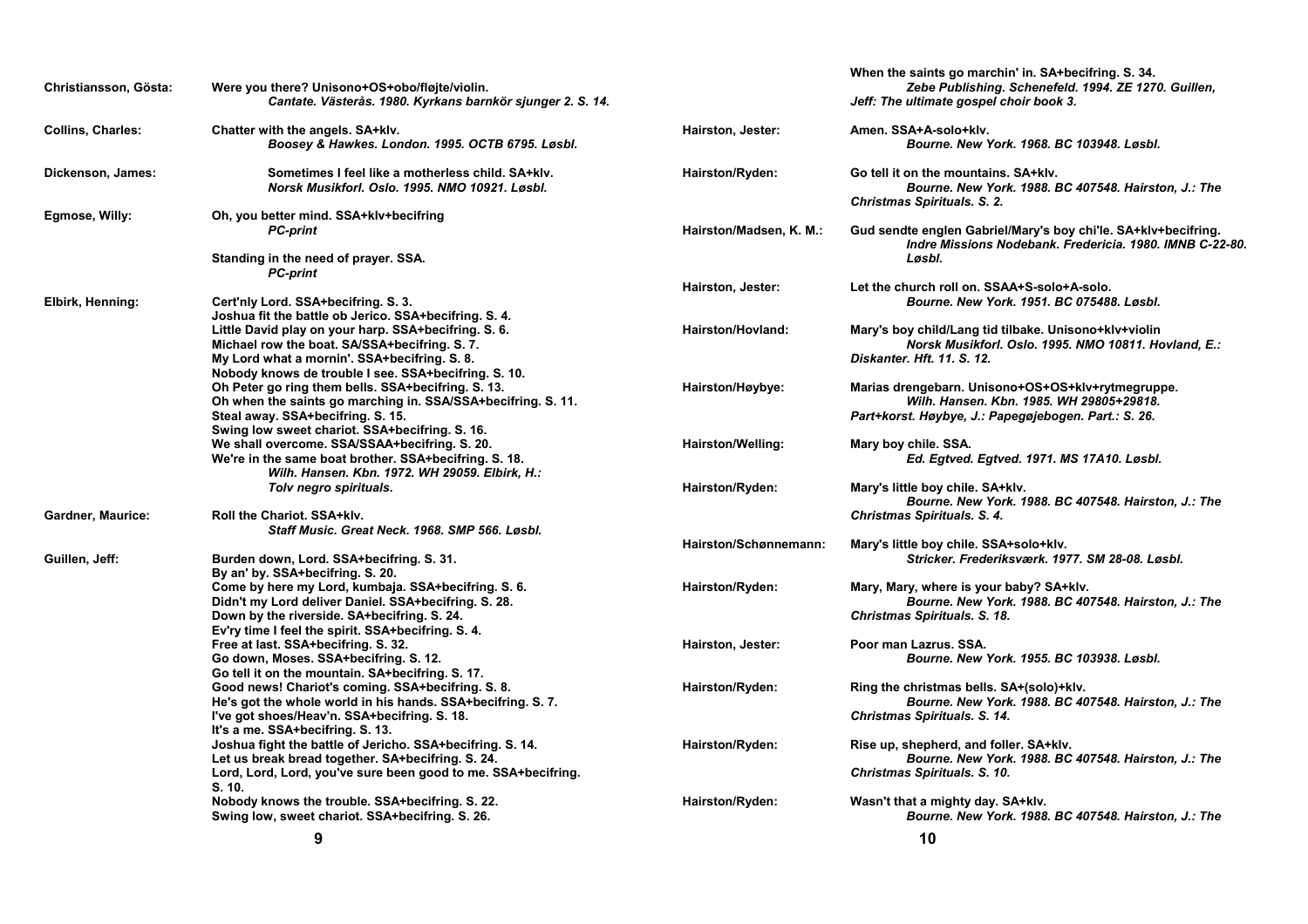|                           | Christmas Spirituals. S. 12.                                                                                 |                          | Sit down, sister. SA+solo+klv+beciff.<br>Ed. Egtved. Egtved. 1960. MS 6A7. Løsbl. Og i Berggreen,              |
|---------------------------|--------------------------------------------------------------------------------------------------------------|--------------------------|----------------------------------------------------------------------------------------------------------------|
| Hansen, Carsten Willum:   | Didn't my Lord deliver Daniel? SSA+klv.<br>Ed. Egtved. Egtved. 1955. MS 5A5. Løsbl.                          |                          | P.: Børnenes Korbog. S. 46.<br>Swing low, sweet chariot. SSAA+solo+beciff.                                     |
|                           | Git on board, little chillen. SSA+klv.<br>Gjellerup. Kbn. 1953. Jacobsen, E.: Sang og spil 1. S. 80.         |                          | Ed. Egtved. Egtved. 1963. MS 9A4. Løsbl. Og i Berggreen,<br>P.: Børnenes Korbog. S. 52.                        |
|                           | Were you there? SSA+klv.                                                                                     | Kinsman, Franklin:       | Mary had a baby. SA+klv.<br>Bourne. New York. 1959. BC 208207-352. Løsbl.                                      |
|                           | Ed. Egtved. Egtved. 1955. MS 5A5. Løsbl.                                                                     |                          |                                                                                                                |
|                           |                                                                                                              | Lender, Eyvind:          | Burden down, Lord. SA+klv+beciff.                                                                              |
|                           | When Israel was. SSA+(solo)+klv.                                                                             |                          | Good old gospels 2. S. 16.                                                                                     |
|                           | Gjellerup. Kbn. 1953. Jacobsen, E.: Sang og spil 1. S. 82.                                                   |                          | Come by here, my Lord. SA+klv+beciff.<br>Good old gospels 1. S. 6.                                             |
| Hanson, Arlene:           | Wade in the water, unisono+OS+klv.                                                                           |                          | Deep river. SA+klv+beciff.                                                                                     |
|                           | Cantando. Stavanger. 1994. C 9502. Gospelserie 3. Løsbl.                                                     |                          | Good old gospels 2. S. 4.                                                                                      |
|                           |                                                                                                              |                          | Down by the riverside. SA+klv+beciff.                                                                          |
| Hauser, M.:               | Have you got religion/Cert'nly Lord. SSA. S. 4.                                                              |                          | Good old gospels 1. S. 2.                                                                                      |
|                           | Sometimes I feel like a motherless child. SSA, S. 1.                                                         |                          | Ev'ry time I feel the spirit. SA+kIv+beciff.                                                                   |
|                           | We're in the same boat. SSA. S. 2.<br>Ed. Egtved. Egtved. 1961. MS 7A13. Løsbl.                              |                          | Good old gospels 1. S. 8.<br>Give me that old time religion. SA+klv+beciff.<br>Good old gospels 1. S. 10.      |
| Hawkins, Walter:          | I'm goin' up a yonder. SSAA+klv.                                                                             |                          | Go down, Moses. SA+klv+beciff.                                                                                 |
|                           | Boosey & Hawkes. New York. 1990. OCTB 6451. Løsbl.                                                           |                          | Good old gospels 2. S. 6.                                                                                      |
|                           |                                                                                                              |                          | Heav'n. SA+klv+beciff.                                                                                         |
| Helldén, Daniel:          | Sinner man. SSA/SSAA.                                                                                        |                          | Good old gospels 1. S. 4.                                                                                      |
|                           | Ed. Egtved. MS 19A11. Alvad, T.: Visebogen 2. S. 56.                                                         |                          | I'm gonna sing. SA+klv+beciff.                                                                                 |
|                           |                                                                                                              |                          | Good old gospels 1. S. 16.                                                                                     |
| Henrichsen, Børge Roger:  | Heav'n. SSA+solo+klv.                                                                                        |                          | It's a me. SA+solo+klv+beciff.                                                                                 |
|                           | Wilh. Hansen. Kbn. 1955. WH 27270. Elbirk, H.: Let og                                                        |                          | Good old gospels 2. S. 8.                                                                                      |
|                           | muntert. S. 79.                                                                                              |                          | Let us break bread together. SA+klv+beciff.                                                                    |
|                           |                                                                                                              |                          | Good old gospels 1. S. 12.                                                                                     |
| Herzog, Arthur Jr.:       | God bless' the child. SSA+klv+becifring.                                                                     |                          | My Lord, what a morning. SA+klv+beciff.                                                                        |
|                           | Marks Music. New York. 1971. MC 4557. Løsbl.                                                                 |                          | Good old gospels 1. S. 14.                                                                                     |
|                           |                                                                                                              |                          | Nobody knows. SA+solo+klv+beciff.                                                                              |
| Hovland, Egil:            | La oss bryte vårt brød. Unisono+OS+klv.                                                                      |                          | Good old gospels 2. S. 2.                                                                                      |
|                           | Norsk Musikforl. Oslo. 1979. NMO 9205. Hovland, E.:                                                          |                          | Somebody's knocking. SA+solo+klv+beciff.                                                                       |
|                           | Diskanter. Hft. 5. S. 18.                                                                                    |                          | Good old gospels 2. S. 12.                                                                                     |
|                           |                                                                                                              |                          | Swing low. SSA+solo+klv+beciff.                                                                                |
| Jehrlander, Karl-Fredrik: | Oh, won't you sit down? SSAA.                                                                                |                          | Good old gospels 2. S. 10.                                                                                     |
|                           | Carl Gehrman. Stockholm. 1991. CG 6927. Ch 127. Løsbl.                                                       |                          | Were you there? SSA+solo+klv+beciff.                                                                           |
|                           |                                                                                                              |                          | Good old gospels 1. S. 14.                                                                                     |
| Jensen, Mogens:           | Come and go with me. SSA/SAB+klv+beciff.<br>Melodia. Aalborg. 1993. UDG 1. Løsbl.                            |                          | Ed. Egtved. Arhus. 1996. MS C 011. Lender, E.: Good old<br>gospels 1. MS C 012. Lender, E.: Good old gospels 2 |
| Kampp, Ejnar:             | I ain't gonna grieve. SSA+solo+klv+beciff.                                                                   | Lojeski, Ed:             | Kum ba ya/Vær mig nær o Gud. SSA+klv+bas+perc.                                                                 |
|                           | Ed. Egtved. 1961. MS 7A10. Løsblad. Også i Berggreen,                                                        |                          | Hall Leonard. Milwaukee. 1974. HLPC 08340002. Løsbl.                                                           |
|                           | P.: Børnenes Korbog. S. 49.                                                                                  |                          |                                                                                                                |
|                           |                                                                                                              | Lyngbye, Klaus:          | Hele universet skal synge. SSA+klv.                                                                            |
|                           | Joshua fit de battle ob Jericho. SSA+klv+beciff.<br>Ed. Egtved. Egtved. 1960. MS 6A7. Løsbl. Og i Berggreen, |                          | Manus. KL. Fotokopi.                                                                                           |
|                           |                                                                                                              |                          |                                                                                                                |
|                           | P.: Børnenes Korbog. S. 47.                                                                                  | <b>Mayfield, Curtis:</b> | People get ready. SSA+klv+becifring                                                                            |
|                           |                                                                                                              |                          | Ed. Reimers. Bromma. 1997. ER 103287.                                                                          |
|                           |                                                                                                              |                          |                                                                                                                |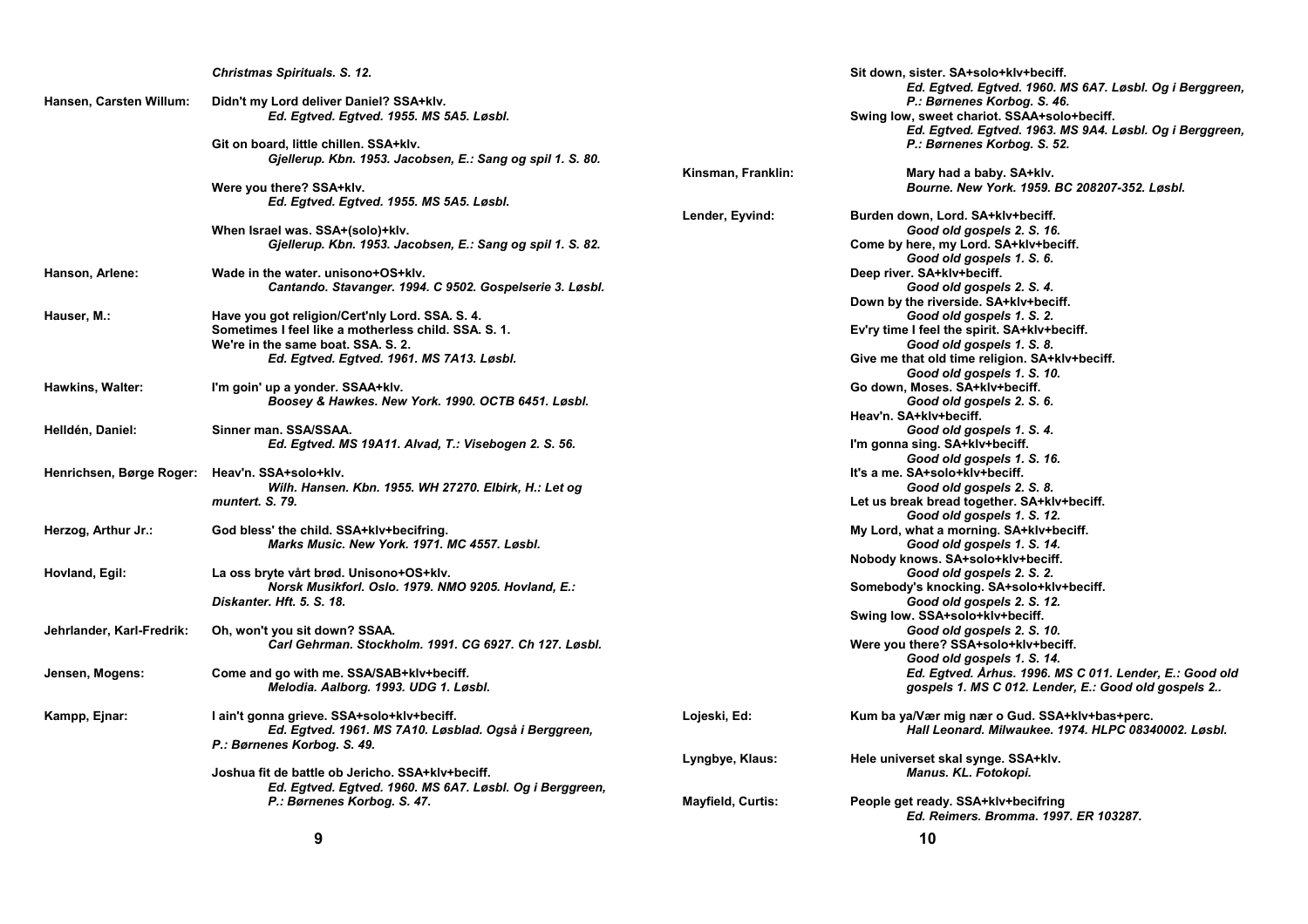|                          | Miller, Sy og Jackson, Jill: Let there be peace on earth. SSA+klv.  | Schwartz, Stephen:  | Children of Eden. SSA+soli+klv. S. 22.<br>Father, hear thy children's call. SSA+soli+klv. S. 15.       |
|--------------------------|---------------------------------------------------------------------|---------------------|--------------------------------------------------------------------------------------------------------|
|                          | Shawnee Press. Delaware Water Gap. 1961.<br>SP 18327. B 214. Løsbl. |                     | Oh, look out there in the eastern sky. SSA+solo+klv. S. 27.<br>Prepare ye the way. SSA+soli+klv. S. 3. |
| Munch, Annie:            | He's got the whole world. Unisono+OS/SSAA+klv.                      |                     | We plough the fields. SSA+klv. S. 10.                                                                  |
|                          | Sela. Hillerød. U. å. S 40. Juniorkor-Serien.                       |                     | Schwartz, Stephen: Choruses from Godspell and                                                          |
|                          | Fotokopi. Løsbl.                                                    |                     | Children of Eden. Faber. London. 1994.                                                                 |
|                          |                                                                     |                     | ISBN 0-571-51462-6.                                                                                    |
|                          | Members, don't be weary. SSA+solo+klv.                              |                     |                                                                                                        |
|                          | Sela. Hillerød. U. å. S 164. Juniorkor-Serien.                      | Schønnemann, Poul:  | Do don't touch, SSA.                                                                                   |
|                          | Fotokopi. Løsbl.                                                    |                     | Fire Negro Spirituals. S. 2.                                                                           |
| Nielsen, Dorte Klitlund: | Herren vil velsigne dig/Michael row. SSA+klv+becifring.             |                     | Golden slippers. SSA+klv.                                                                              |
|                          | Indre Missions Nodebank. Fredericia. 1985.                          |                     | Stricker. Frederiksværk. 1973. SM 12-04. Løsbl.                                                        |
|                          | <b>IMNB C-103-85, Løsbl.</b>                                        |                     |                                                                                                        |
|                          |                                                                     |                     | Heav'n. SSA.                                                                                           |
| Rasmussen, Anker:        | Du fylder mig med glæde. SSA+klv+becifring.                         |                     | Stricker, Frederiksværk, 1973, SM 16-02, Løsbl,                                                        |
|                          | Ed. Egtved. Egtved. 1992. MF 521. Andreassen, Preben:               |                     |                                                                                                        |
|                          | Før Søndagen. S. 14. Og som Løsbl. 521-D.                           |                     | Little bitty baby. SSA+solo+klv.                                                                       |
|                          |                                                                     |                     | Stricker. Frederiksværk. 1973. SM 10-08. Løsbl.                                                        |
| Roberton, Hugh S.:       | Deep River. SSA.                                                    |                     |                                                                                                        |
|                          | Roberton Publications, Bucks, 1946, RP 72105, Løsbl.                |                     | Little innocent Lamb. SSA.                                                                             |
|                          |                                                                     |                     | Fire Negro Spirituals. S. 6.                                                                           |
|                          | En dag sker ett under/My Lord, what a mourning. SSA+klv.            |                     |                                                                                                        |
|                          | Ed. Reimers. Bromma. 1990. ER 103106. Løsbl.                        |                     | Nobody knows. Version 1. SSA+solo.                                                                     |
|                          |                                                                     |                     | Fire Negro Spirituals. S. 3.                                                                           |
|                          | Were you there?/Var du där? SA+klv.                                 |                     |                                                                                                        |
|                          | Ed. Reimers. Bromma. 1996. ER 103275.                               |                     | Nobody knows. Version 2. SSA.                                                                          |
|                          | Genom mörker till ljus. S. 6.                                       |                     | Fire Negro Spirituals. S. 4.                                                                           |
| <b>Runswick, Daryl:</b>  | Children go where I send thee. SSA+klv+håndklap. S. 10.             |                     | Stricker, Frederiksværk, 1986, SM 45-08,                                                               |
|                          | Go tell it on the mountain. SSA+klv. S. 28.                         |                     | Schønnemann, P.: Fire Negro Spirituals.                                                                |
|                          | O my pretty mother's home. SSAA+(stamp). S. 25.                     |                     |                                                                                                        |
|                          | Steal away. SSA+SSA-soli+solo. S. 21.                               |                     | Steal away. SSA.                                                                                       |
|                          | She Virgin Mary had a baby boy. SSA+klv. S. 3.                      |                     | Stricker, Frederiksværk, 1990, SM, Løsbl,                                                              |
|                          | Runswick, D.: A Gospel Christmas.                                   |                     |                                                                                                        |
|                          | Faber. London. 1996. ISBN 0-571-51597-5.                            |                     | This little light of mine. SSA+solo+klaver+rytmegr.                                                    |
|                          |                                                                     |                     | Stricker, Frederiksværk, 1973, SM 11-04, Løsbl,                                                        |
| Ryden, William:          | De New-Born Baby. SSA.                                              |                     |                                                                                                        |
|                          | Celebration of Carols. Hft. 2. S. 12.                               |                     | Wade in the water. SSA+solo.                                                                           |
|                          | Bourne. New York. 1990. BC 413808.                                  |                     | Stricker. Frederiksværk. 1979. SM 31-02. Løsbl.                                                        |
|                          | Rise Up, Shepherd, And Follow. SSA.                                 |                     |                                                                                                        |
|                          | Celebration of Carols. Hft. 1. S. 18.                               | Sherman, Arnold B.: | Hosianna. Unisono+klv.                                                                                 |
|                          | Bourne, New York, 1989, BC 240960-374.                              |                     | Carl Gehrman. Stockholm. 1991. CG 6952. SKS 88. Løsbl.                                                 |
| Sanger, Carl Christian:  | Ev'ry time I feel the Spirit. SSA+OS. S. 4.                         | Simms, Patsy:       | Jag vill följa dig/Ride the chariot. SA+klv.                                                           |
|                          | Lord, I want to be a christian. SSA. S. 1.                          |                     | Ed. Reimers. Bromma. 1995. ER 103231. Løsbl.                                                           |
|                          | Rock-a my Soul. SSA+OS. S. 2.                                       |                     |                                                                                                        |
|                          | FUK. Midtersiderne. KorNyt 1991/4.                                  | Sæthre, Ann:        | Joshua fought the battle of Jericho. SSA+S-solo. S. 13.                                                |
|                          |                                                                     |                     | Little David, play on your harp. SSA. S. 9.                                                            |
| Schuldt-Jensen, Morten:  | Amen - det little lys.SSA+klv+becifring.                            |                     | My Lord, what a morning. SSA. S. 11.                                                                   |
|                          | PC-print. MJ.                                                       |                     | Norsk Musikforl. Oslo. 1977. NMO 9031. Sæthre, A.:                                                     |
|                          |                                                                     |                     | Blåklokkevikua og andre satser.                                                                        |